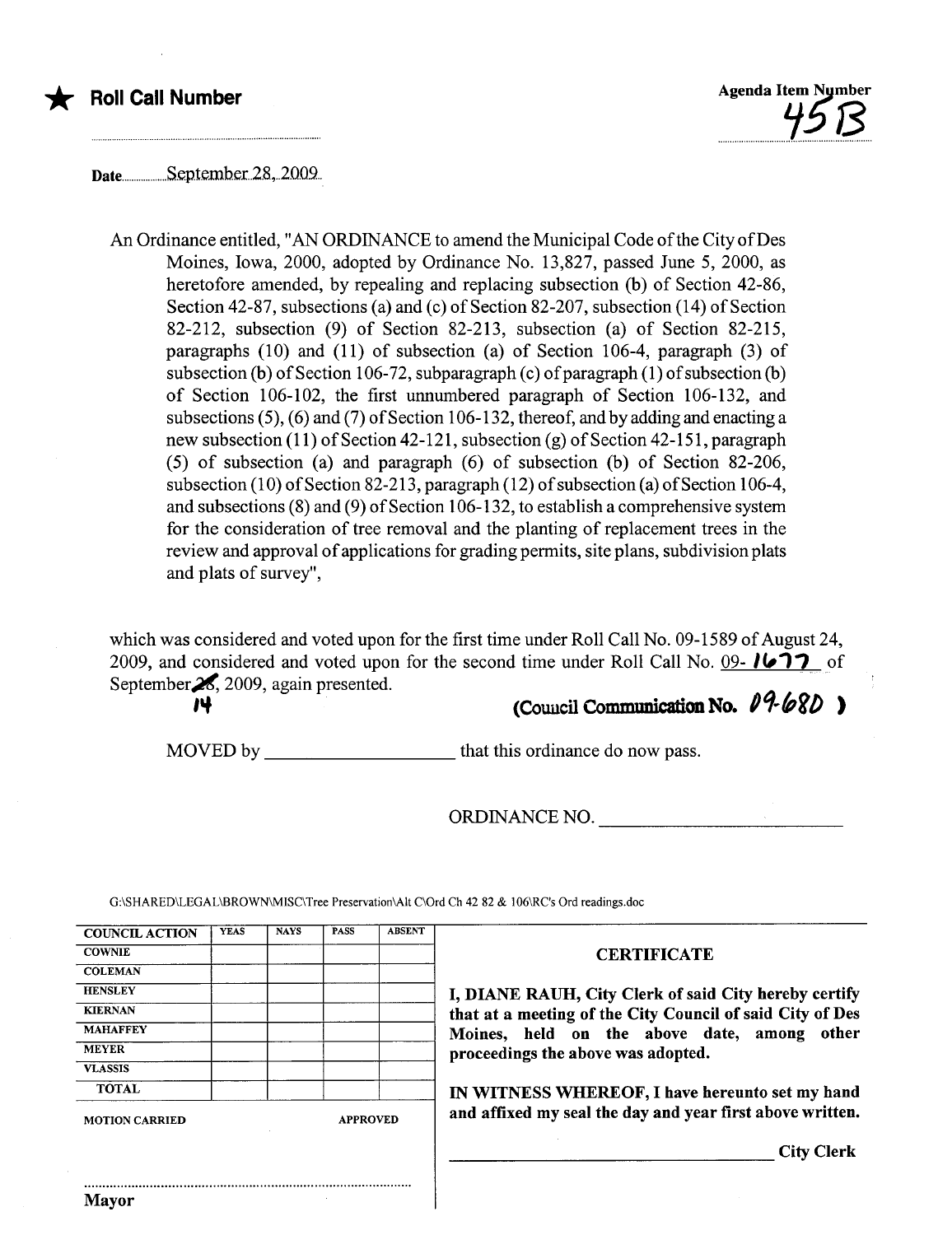ORDINANCE NO.

AN ORDINANCE to amend the Municipal Code of the City of Des Moines, Iowa, 2000, adopted by Ordinance No. 13,827, passed June 5, 2000, as heretofore amended, by repealing and replacing subsection (b) of Section 42-86, Section 42-87, subsections (a) and (c) of Section 82-207, subsection  $(14)$  of Section 82-212, subsection  $(9)$  of Section 82-213, subsection (a) of Section 82-215, paragraphs (10) and (11) of subsection (a) of Section 106-4, paragraph (3) of subsection (b) of Section 106-72, subparagraph (c) of paragraph  $(1)$  of subsection  $(b)$  of Section 106-102, the first unumbered paragraph of Section 106-132, and subsections (5), (6) and (7) of Section 106-132, thereof, and by adding and enacting a new subsection (11) of Section 42-121, subsection (g) of Section 42-151, paragraph (5) of subsection (a) and paragraph (6) of subsection (b) of Section 82-206, subsection (10) of Section 82-213, paragraph (12) of subsection (a) of Section 106-4, and subsections (8) and (9) of Section 106-132, to establish a comprehensive system for the consideration of tree removal and the planting of replacement trees in the review and approval of applications for grading permits, site plans, subdivision plats and plats of survey.

BE IT ORDAINED by the City Council of the City of Des Moines, Iowa:

Section 1. That the Municipal Code of the City of Des Moines, Iowa, 2000, adopted by Ordinance No. 13,827, passed June 5, 2000, as amended by Ordinance No. 13,878 passed November 6,2000, Ordinance No. 13,881 passed November 6, 2000, Ordinance No. 14,018 passed November 19,2001, Ordinance No. 14,029 passed December 17,2001, Ordinance No. 14,147 passed October 7,2002, Ordinance No. 14,171 passed December 16,2002, Ordinance No. 14,231 passed May 5, 2003, Ordinance No. 14,276 passed September 22, 2003, Ordinance No. 14,326 passed March 22, 2004, Ordinance No. 14,455 passed May 23,2005, Ordinance No. 14,484 passed September 15, 2005, and Ordinance No. 14,708 passed September 24,2007, be and is hereby amended by repealing and replacing subsection (b) of Section 42-86, Section 42-87, subsections (a) and (c) of Section 82- 207, subsection (14) of Section 82-212, subsection (9) of Section 82-213, subsection (a) of Section 82-215, paragraphs (10) and (11) of subsection (a) of Section 106-4, paragraph (3) of subsection (b) of Section 106-72, subparagraph (c) of paragraph (1) of subsection (b) of Section 106-102, the first unnumbered paragraph of Section 106-132, and subsections (5), (6) and (7) of Section 106-132,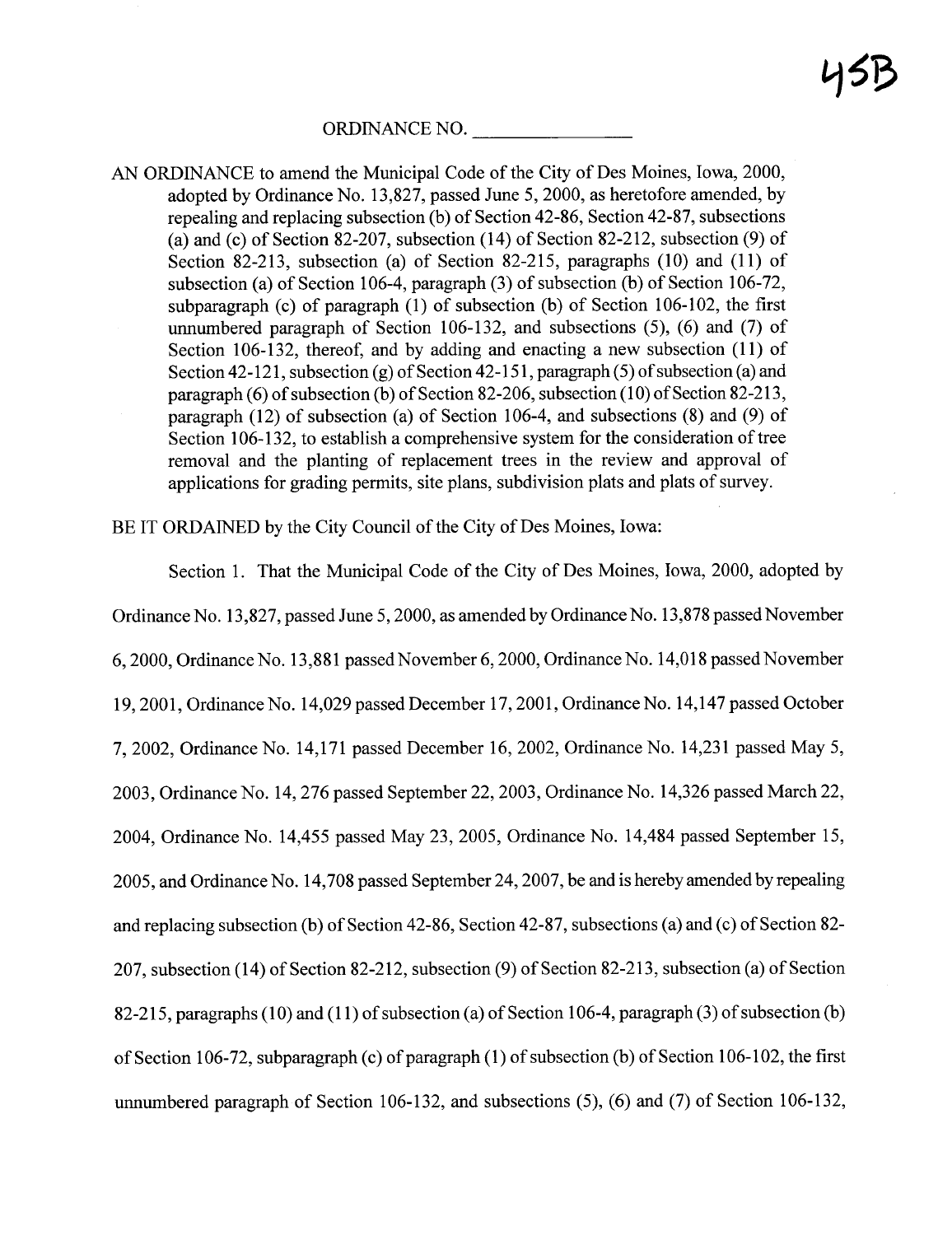ORDINANCE NO. page 2

 $\ddotsc$ 

thereof, and by adding and enacting a new subsection (11) of Section 42-121, subsection (g) of Section 42-151, paragraph (5) of subsection (a) and paragraph (6) of subsection (b) of Section 82- 206, subsection (10) of Section 82-213, paragraph (12) of subsection (a) of Section 106-4, and subsections (8) and (9) of Section 106-132, to establish a comprehensive system for the consideration of tree removal and the planting of replacement trees in the review and approval of

applications for grading permits, site plans, subdivision plats and plats of survey, as follows:

# CHAPTER 42. ENVIRONMENTAL ARTICLE II. GRADING, SOIL EROSION AND CONSTRUCTION SITE RUNOFF CONTROL

# Sec. 42-86. Permits required.

(b) A grading permit will not be necessary for any of the activities identified in subsection (a) where, prior to formal application, the applicant receives from the city engineer a written statement that the planed work or final structures or topographical changes, as presented by the applicant to the city engineer prior to formal application, wil not result in or contribute to accelerated soil erosion or sedimentation, and will not significantly interfere with any existing drainage course, and will comply with the requirements of the tree removal and mitigation ordinance codified in Article X of Chapter 42 of this Code. A grading permit will also not be required for work performed by city crews or for city construction projects under direct control of the city engineer.  $\cdots$ 

# Sec. 42-87. Application data required.

- A. Plans and specifications shall accompany each grading permit application and shall contain the following data unless otherwise included in the information required to be set forth in a preliminary plat or site plan;
	- (1) A vicinity sketch at a scale of one inch to 400 feet or larger indicating the site location as well as the adjacent properties within 500 feet of the site boundaries.
	- (2) A boundary line survey of the property on which the work is to be performed, unless waived by the city engineer.
	- (3) A plan of the site at a scale of one inch to 100 feet or larger, on 24-inch by 36-inch reproducible sepia, vellum or Mylar showing the following:
		- a. The names, addresses, and telephone numbers of the landowner, developer, and petitioner.
		- b. A time schedule indicating the anticipated staring and completion dates of the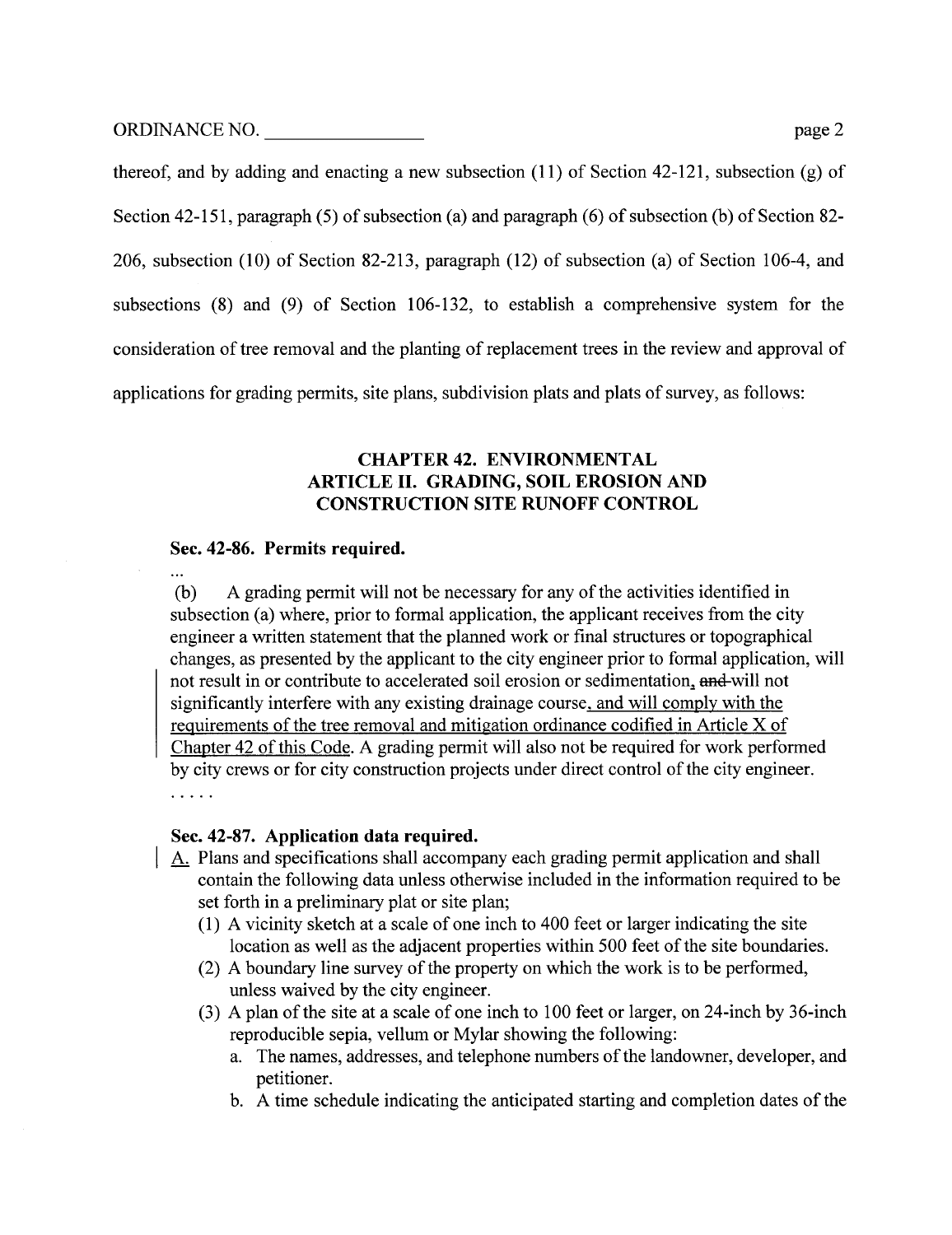development's construction sequence and the time of exposure of each area prior to the completion of effective erosion and sediment control measures.

- c. A SWPPP for sites of one acre or more.
- d. Existing topography with contour intervals at least every two feet of elevation change with a minimum of two contour lines for each site.
- e. Proposed topography with contour intervals at least every two feet of elevation change with a minimum of two contour lines for each site.
- f. Location of any structure or natural feature, including existing tree canopies, trees six inches or larger in diameter or tree groups, rock outcrops, landslide area, springs and streams and other water bodies and any areas subject to flooding on the site or within 50 feet of the site boundary line. The plan must be accompanied by a tree removal and mitigation plan containing the information required by section 42-544 of the tree removal and mitigation ordinance.
- g. Location of any proposed structures or development on the site.
- h. Elevations, dimensions, location, extent, and the slope of all proposed grading.
- 1. The estimated total cost of the required temporary and permanent soil erosion control measures if such application for the grading permit is made pursuant to chapter 106, pertaining to subdivisions, of this Code.
- J. Plans of all drainage provisions, retaining walls, cribbing, planting, erosion control measures, or other temporary or permanent soil erosion control measures to be constructed in connection with or as part of the proposed work.
- k. A map or other document sufficient to show the drainage area of land tributar to the site and estimated runoff of the area served by any drains.
- 1. A soils report for the plat by a licensed professional engineer experienced in soils investigation. The content of such report shall be at the discretion of the licensed engineer, shall show general soil conditions, and shall include recommendations as to the adaptability of such soils for the proposed development. The city engineer may, in his or her discretion, waive this requirement.
- m. The location of all soil borrow or spoil sites and the proposed routes from the borrow or spoil sites to the job site.
- n. Certification by a licensed engineer, architect or landscape architect.
- o. A stormwater runoff control plan in compliance with section 106-136.
- B. Small in-fill projects located on residential lots that exceed the area limits of section 42-86(a)(6), but are less than one acre, may be exempt from submitting a plan if, in the opinion of the city engineer, it has been demonstrated that adequate preventative measures will be taken to prevent any accelerated soil erosion or sedimentation or interference with any natural drainageway or storm sewer or constructed channel, and no more than 5 mature trees would be removed by such proiect.

### Sec. 42-121. Grading operations.

The applicant or the owner of the property or any part thereof shall be responsible for the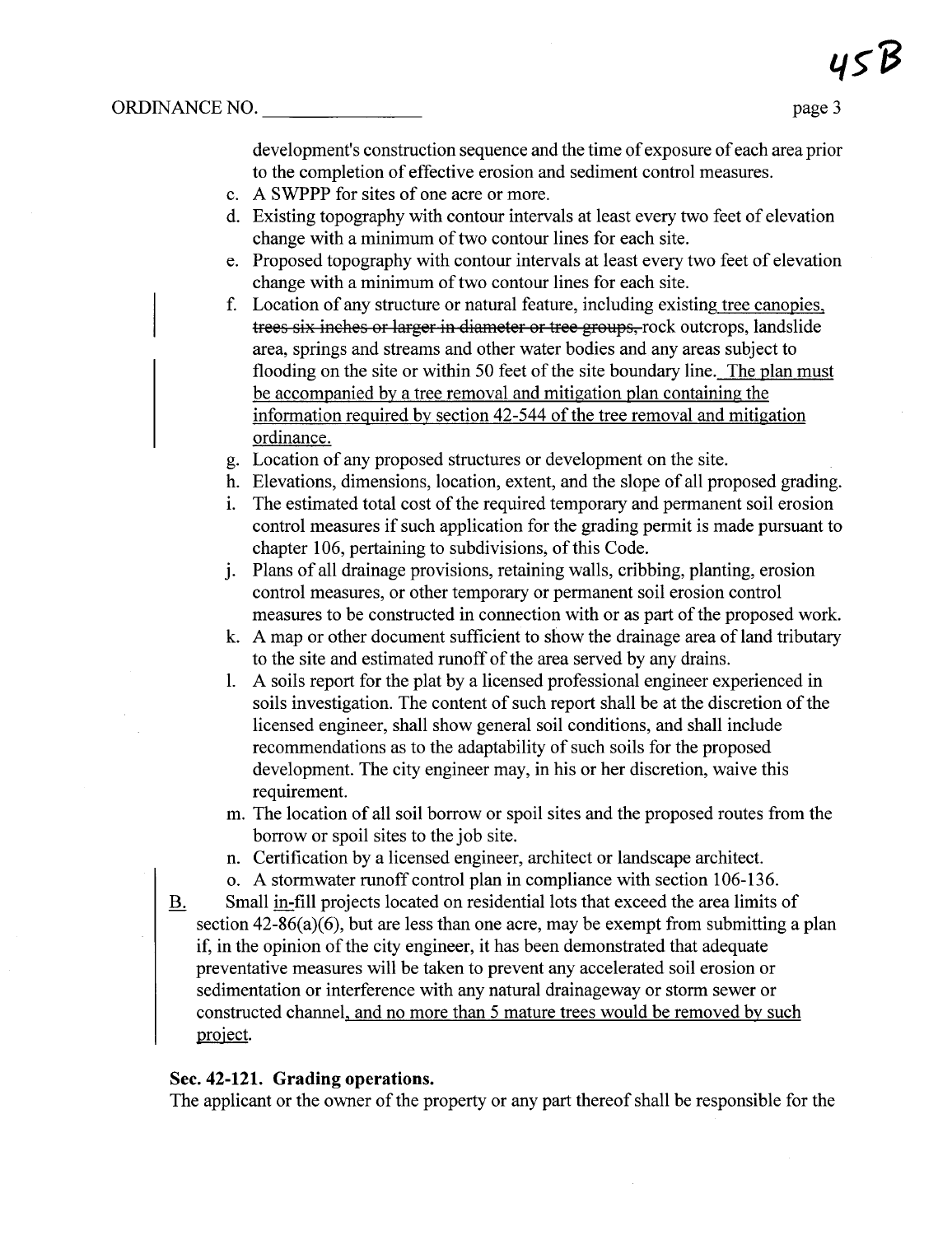following:

| (11) Carrying out the proposed work in compliance with any applicable tree removal |
|------------------------------------------------------------------------------------|
| and mitigation plan approved pursuant to the tree removal and mitigation           |
| ordinance codified in Article X of Chapter 42 of this Code.                        |

#### Sec. 42-151. Minimum standards.

(g) All grading plans and specifications, including extensions of previously approved plans, shall comply with the requirements of the tree removal and mitigation ordinance codified in Article X of Chapter 42 of this Code.

### Chapter 82. Planning Article V. Site Plan Review

Sec. 82-206. Purpose.

(a) It is the intent and purpose of this article to establish a procedure which will enable the city to plan for and review certain proposed improvements of property within specified zoning districts of the city in order to:

(5) Give due consideration to the preservation of canopied areas and mature trees and to provide for the mitigation of canopied areas and mature trees which are removed for development.

(b) The site planning review requirements of this article are designed to ensure the orderly and harmonious development of such property in a manner that shall:

(6) Encourage the preservation of canopied areas and mature trees and require mitigation for the removal of trees.

#### Sec. 82-207. Application.

- (a) Preapplication conference. Whenever any person proposes to develop any tract or parcel of land within any zoning district classification, except R 5 mobile home residential district, R 6 planed residential development distriet, PUD planed unit development district or C-4 shopping center commercial district, he or she shall submit to the community development deparment a request for a preapplication conference for any use except the following:
	- (1) One- or two-family attached and detached dwellings not within an NPC neighborhood pedestrian commercial district.
	- $(2)$  Nonresidential building or paving projects provided: i) the property is not within an NPC neighborhood pedestrian commercial district, D- R downtown riverfont district; or C-3B central business mixed use district; ii) the project does not involve the extension of parking under the authority of section 134-1377(f)(8) into a zoning district where such parking would be otherwise prohibited; and, iii) the project has a total site area of 10,000 square feet or less.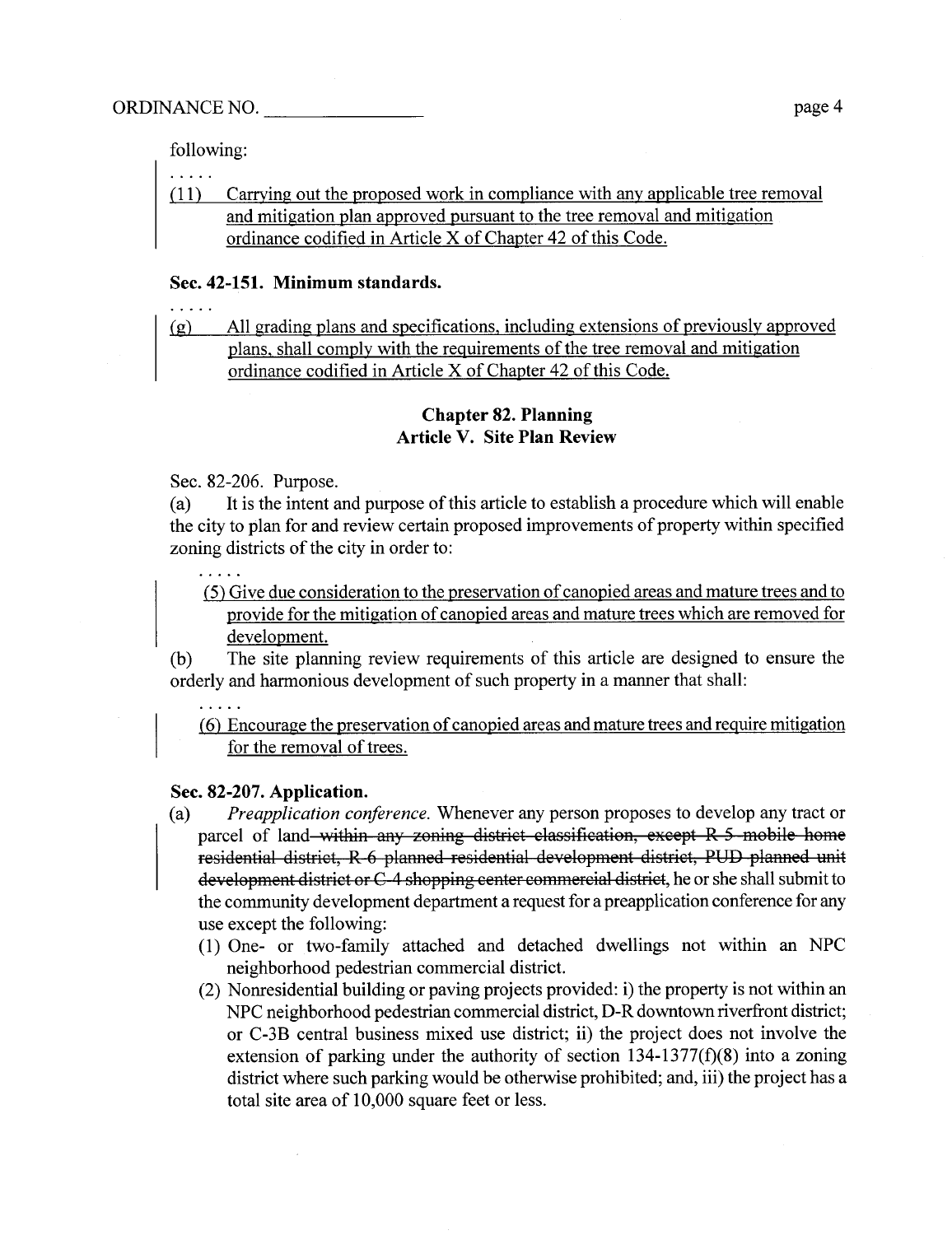- (3) Fire stations owned and operated by the city.
- (4) Publicly owned parks, playgrounds, golf courses, recreation areas.
- (5) Agriculture uses, including nurseries and truck gardens, provided that no retail sale shall be permitted on the premises.
- (6) Uses of land or structures not within an NPC neighborhood pedestrian commercial district customarily incidental to and subordinate to those uses set forth in subsections  $(a)(1)$  through  $(5)$  of this section.
- (7) Development within the NPC neighborhood pedestrian commercial district, D- R downtown riverfront district or C3-B central business mixed use district with a total site area of 2,500 square feet or less and which is determined by the planning director to not increase the nonconformance of such development with the applicable design guidelines in this aricle.

The conference shall include the applicant or his or her representative, community development deparment staff and other city staff. The purpose of the conference shall be to acquaint the city staffwith the proposed development and to acquaint the applicant or his or her representative with the procedures and with any special problems that might relate to the development. The applicant shall furnish a legal description of the property to be developed at the time of requesting a preapplication conference, and the conference shall be held within 15 days of such request.

(c) Site plan review. A site plan shall be submitted and reviewed in accordance with the following:

- (1) After completion of the preapplication conference as required by subsection (a) of this section, and if the applicant wishes to proceed with the development of the property as discussed at such conference, he or she shall cause to be prepared a site plan of such development and submit four copies of the site plan to the community development department. The site plan shall contain all the information required by section 82-212 of this article unless otherwise waived by the planning director. The site plan shall be accompanied by a covering letter requesting review and approval of such plan and by payment of the fee in the amount set in the schedule of fees adopted by the city council by resolution. In addition to the fees, the owner shall pay the costs for any required notification to property owners as established by the community development department.
- (2) The community development deparment shall promptly convey one copy to the engineering deparment, and one copy to the fire deparment for their review and comments. The remaining copy shall be retained by the community development department for review. Such deparments shall review the plan for conformance of the design to the regulations set forth in section 82-213 and any applicable design guidelines set forth in this aricle and shall forward their recommendations concerning the plan to the community development department within ten days after the date of submission of such plan to the community development department.
- (3) A site plan submitted pursuant to this article may be combined with the plans required under the regulations applicable to development in the R-5 mobile home residential district, R-6 planned residential development district, PUD planned unit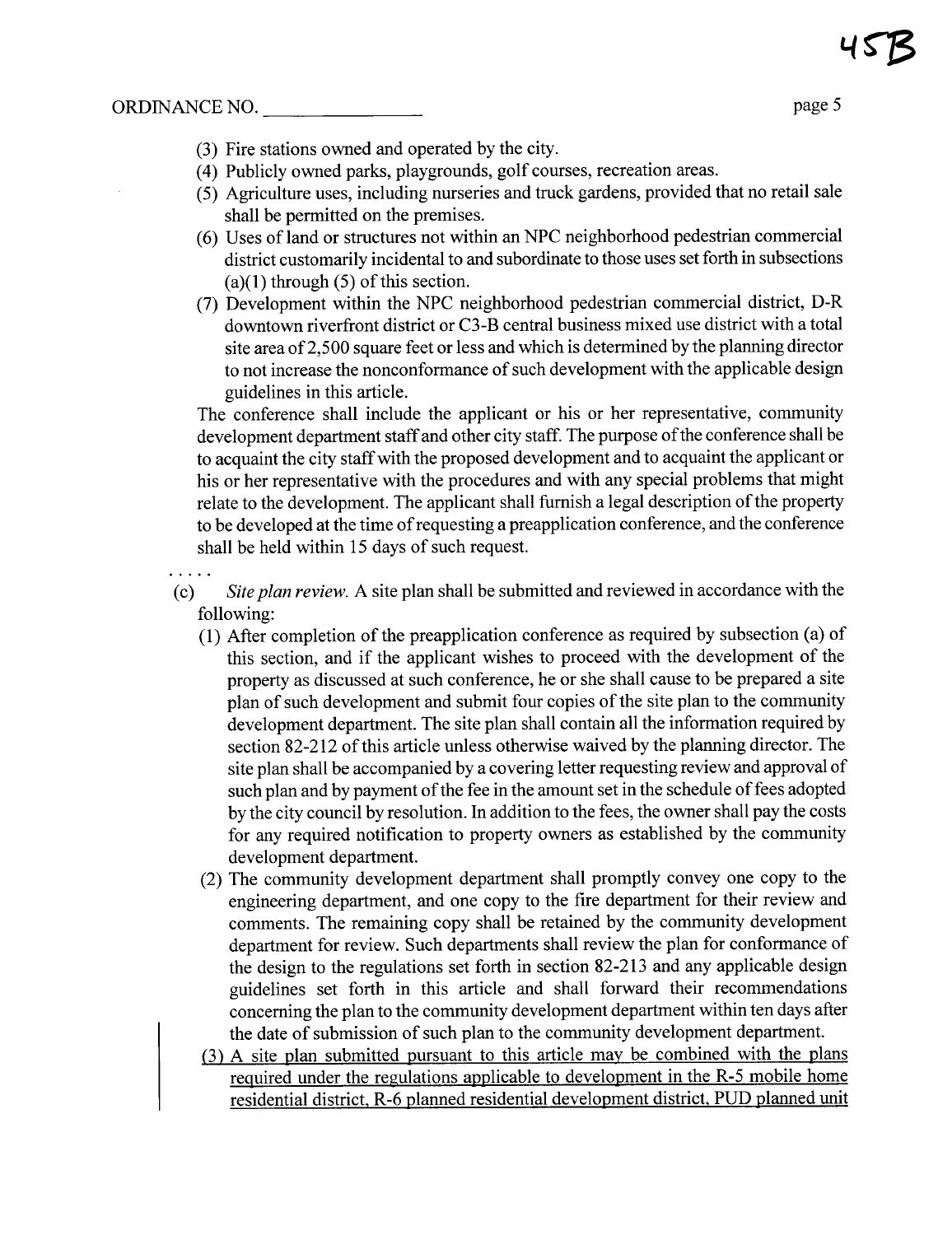. . . . .

development district, PBP planed business park district, and C-4 shopping center commercial district. In the event such plans are combined, the submitted plan shall satisfy the requirements under this article and the applicable zoning district regulations.

(43) Persons developing property wholly owned by the federal government may submit a site plan for approval without paying the fees described in this section.

# Sec. 82-212. Required information.

Site plans which are submitted for review shall be drawn to a scale of one inch to 50 feet or larger and shall include as a minimum the following items of information, unless otherwise waived by the planning director:

 $(14)$  Location of existing canopied areas, trees six inches or larger in diameter, any rock outcrops, any landslide areas, any springs and streams and other water bodies, and any areas subject to flooding. The site plan must be accompanied by a tree removal and mitigation plan containing the information required by section 42-554 of the tree removal and mitigation ordinance.

# Sec. 82-213. Design regulations.

The design regulations provided in this section are necessary to ensure the orderly and harmonious development of property in such manner as will safeguard the public's health, safety and general welfare and to ensure that the future development of property in the city wil not be foreclosed by such development. The decision to approve, approve subject to conditions or disapprove a proposed site plan shall be based upon the conformance of the site plan with the following design regulations:

# $\overline{1}$  ,  $\overline{1}$  ,  $\overline{1}$

- (9) The proposed development shall comply with the requirements ofthe tree removal and mitigation ordinance codified in Article X of Chapter 42 of this Code.
- (109) The stormwater runoff control facilities installed in compliance with the stormwater ruoff control plan shall be maintained in compliance with section 106- 136.

# Sec. 82-215. Application and effectuation.

- (a) No building permit shall be issued for any development within any zoning district classification except R 5 mobile home residential distriets, R 6 planed residential development districts, PUD planned unit development districts or C-4 shopping center commercial districts involving any use until a site plan has been submitted and approved for such development in accordance with this article, except for the following:
	- (1) One- or two-family attached and detached dwellngs not within an NPC neighborhood pedestrian commercial district.
	- (2) Nonresidential building or paving projects provided: i) the property is not within an NPC neighborhood pedestrian commercial district, D- R downtown riverfont district or C-3B central business mixed use district; ii) the project does not involve the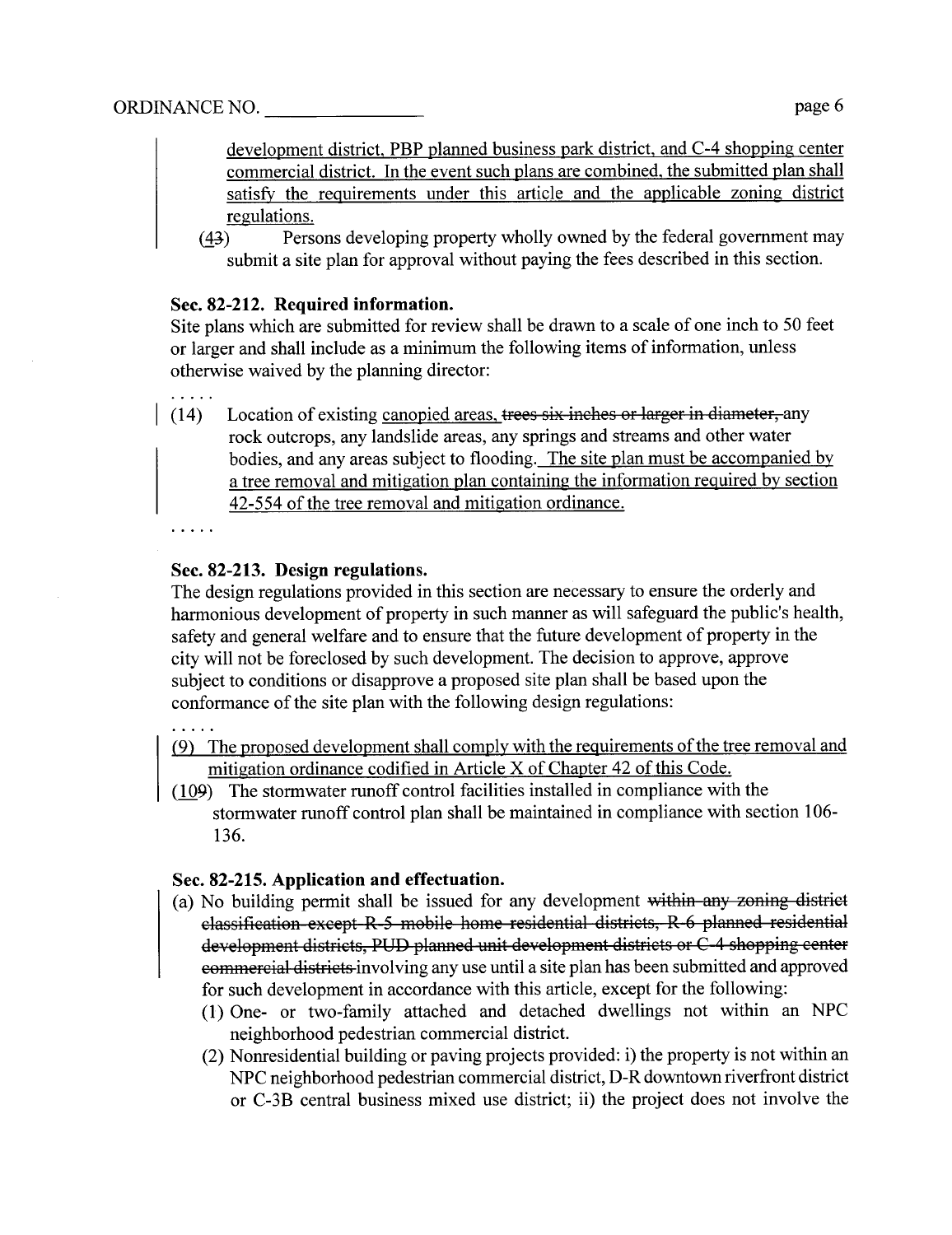extension of parking under the authority of section  $134-1377(f)(8)$  into a zoning district where such parking would be otherwise prohibited; and iii) the project has a total site area of 10,000 square feet or less.

- (3) Fire stations owned and operated by the city.
- (4) Publicly owned parks, playgrounds, golf courses, recreation areas.
- (5) Agriculture uses, including nurseries and truck gardens, provided that no retail sale shall be permitted on the premises.
- (6) Uses of land or structures not within an NPC neighborhood pedestrian commercial district customarily incidental to and subordinate to those uses set forth in subsections  $(a)(1)$  through  $(5)$  of this section.
- (7) Development within the NPC neighborhood pedestrian commercial district, D-R downtown riverfront district or C-3B central business mixed use district with a total site area of 2,500 square feet or less and which is determined by the planning director to not increase the nonconformance of such development with the applicable design guidelines in this aricle.

Additionally, no certification of occupancy shall be issued for such development until all terms and conditions of the approved site plan have been satisfactorily completed or provided for.

 $\cdots$  . . .

### Chapter 106. Subdivisions

### Sec. 106-4. Purposes.

(a) This chapter is adopted to:

- $(10)$  Provide for due consideration to be given to the preservation of canopied areas and mature trees and to provide for the mitigation of canopied areas and mature trees which are removed for development.
- $(110)$  Provide for open spaces through the most efficient design and layout of the land.
- $(124)$  Provide for the extent and manner in which streets shall be graded and improved and the extent to which water, sewer and other utility services shall be provided to protect the public health and general welfare.

### $\ddots$

# Sec. 106-72. Preliminary plat submission requirements.

...............................

(b) The preliminary plat shall be drawn to a scale of not less than one inch to 100 feet, shall be certified by a registered professional engineer and a registered land surveyor and shall show the following:

...........................

(3) The location of property lines, existing and proposed public easements, and all such surface features as buildings, railroads, utilities, watercourses, canopied areas trees over six inches in caliper and similar items affecting the development; also, the general location and size of all existing and proposed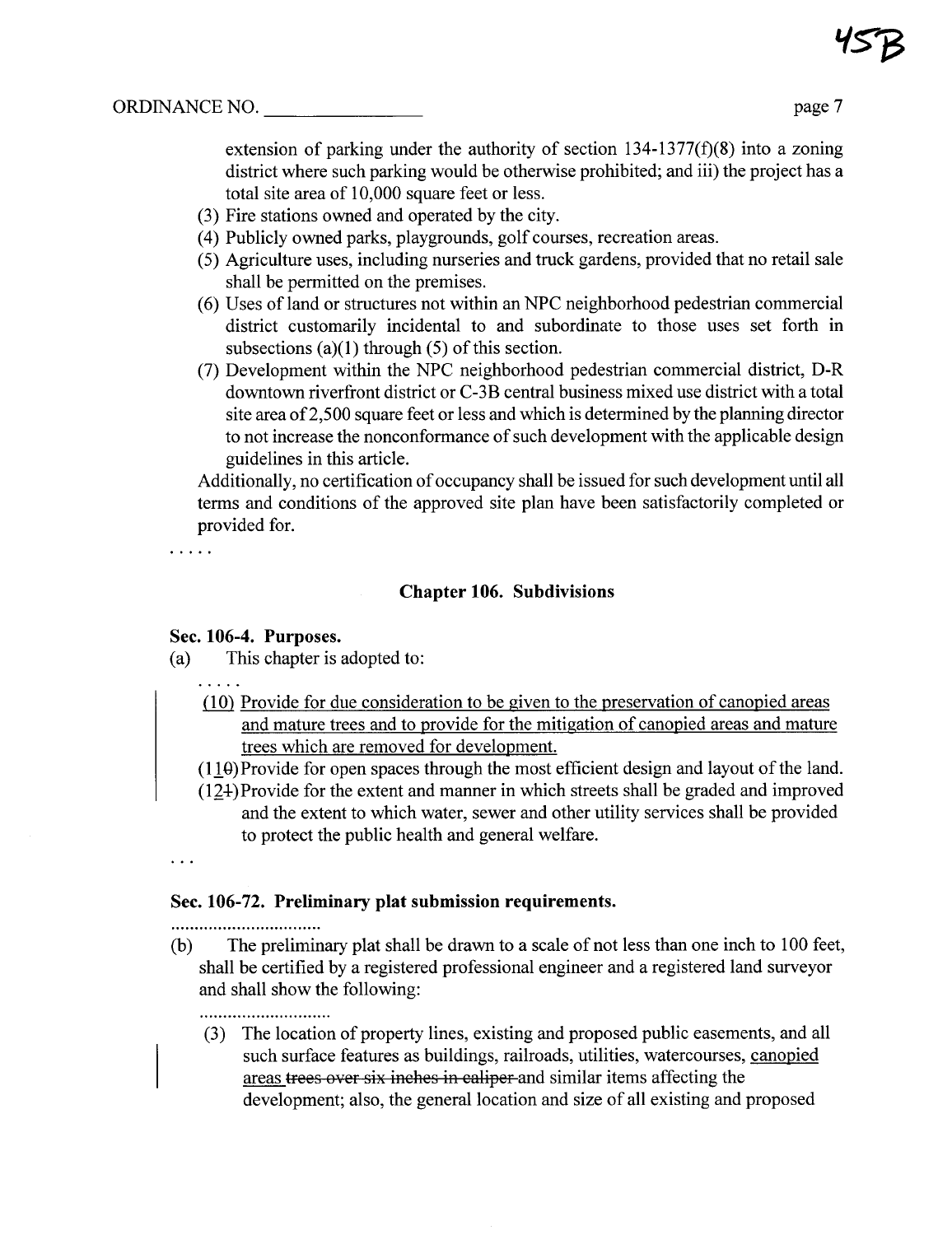subsurface features such as storm and sanitary sewers, water mains, culverts, gas mains, underground electric lines or cables, and drainpipes. The preliminary plat must be accompanied by a tree removal and mitigation plan containing the information required by section 42-554 of the tree removal and mitigation ordinance.

#### Sec. 106-102. Plat approval by commission.

..................................

- (b) Such plats shall be drawn to a scale of not less than one inch to 100 feet. The preliminary plat shall be certified by a registered professional engineer and a registered land surveyor, and the final plat shall be certified by a registered land surveyor and shall contain the following:
	- (1) The preliminar plat shall show the following:
		- - c. The location of property lines, existing and proposed public easements, and all such surface features as buildings, railroads, utilities, watercourses, canopied areas, trees over six inches in diameter and similar items affecting the development; also, the location and size of all existing and proposed subsurface features such as storm and sanitary sewers, water mains, culverts, gas mains, underground electric lines or cables, and drainpipes. The preliminary plat must be accompanied by a tree removal and mitigation plan containing the information required by section 42-554 of the tree removal and mitigation ordinance.

### Sec. 106-132. Platting of land.

In the The design of any subdivision plat, due consideration shall be given to the preservation of seenic and historic sites, drainageways, stands of fine trees, marshes, lakes and ponds, and watersheds and shall be in accordance with the following:

- $\ldots$  . . .
- (5) Tree preservation and mitigation. The proposed tree removal and mitigation plan shall comply with the requirements of the tree removal and mitigation ordinance codified in Aricle X of Chapter 42 of this Code.
- (6) Scenic and historic sites and natural features. The design of any subdivision shall give due consideration to the preservation of scenic and historic sites, drainageways, marshes, lakes and ponds, and watersheds.
- (75) Buffer strips. Buffer strips include treatment of railroad rights-of-way and limited access highways. Wherever the proposed subdivision contains or is adjacent to a railroad right-of-way or limited access highway or where lots back onto a public street, the subdivision shall provide the following treatment: In residential districts a buffer strip at least 25 feet in depth, in addition to the required lot depth, shall be provided adjacent to a railroad right-of-way. This strip shall be a part of the platted lots and shall contain planted materials approved by the planning director. The plat